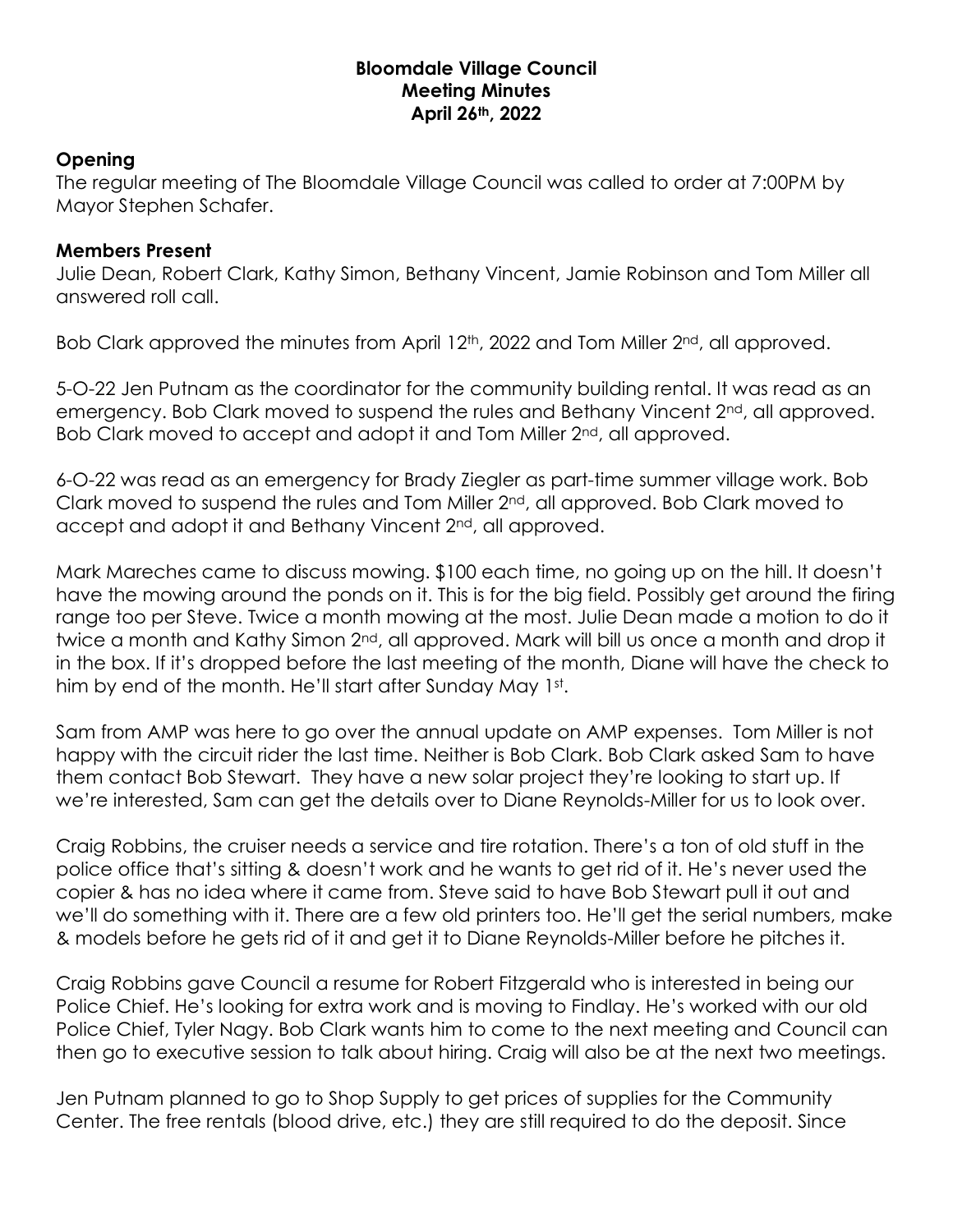she's letting them use the building for free, does she still get paid? Per Diane Reynolds-Miller, yes, she'd still get paid. Jen will be paid monthly at \$15.00 per rental during that month.

Diana Hoffman suggested Jen Putnam create a new Facebook page. Once a month, she'll post on Facebook letting people know which weekends are still available. Jen will also be organizing the closet at Community Center.

The Fire Department is still having trouble with the sewer line for the bathrooms at the station. Billy Mareches wants to know if he can have someone come in to look at them. Bob Clark suggested having Northwest Water & Sewer come check first. Billy will talk to Bob Stewart.

To follow up from last meeting from his email from the county about their EMS response and dropped runs. Since 1/1/22, they've been dispatched 90 times. They've dropped 18 of them. That'd be 20% of the runs. They haven't had a meeting with Cygnet yet. When Cygnet has a run, the app on their phone, they can see who is responding from Cygnet's Fire Department. They don't have a lot of EMT's show up like he's being told. Billy said the last meeting the township wants to put the ambulance at a department that can run it.

Craig Robbins asked Billy Mareches if they'd looked into a Fire District. He said the township doesn't want it. Billy had a roster of active members. Members on the list were Ashley King that has not made a run in 15 months, Scarberry has left the department, Dave Fouty whose resignation is effective 5/3/22 since he's living in Portage, Ohio. Billy reported 13 Fire Fighter's and 9 EMT's including Ashley King, Tom Minich and Mark Mareches. Chris Rayle is back to work - Billy told him he wants a work release and he's waiting on it. He hasn't shown up to a meeting yet. Rayle supposed to be testing for his EMT basic coming up. Desi Billicheck will test again after the Mother's Day Chicken BBQ. Dustin Moses's first date for the basic is tonight and he's supposed to be done around October.

A run requirement or a requirement for volunteers is something Billy Mareches wants to know about. Steve Schafer asked about the update on by-laws.

Mother's Day Chicken BBQ will be dine-in and carryout at the station this year.

Billy Mareches needs approval for a remote nozzle for in front of the grass rig. \$9,000 is the cost on an old quote from February. It gets the guy off the front of the truck which could be a safety issue. It would free up one guy. The department would do the installation. It's 10-12 weeks out at a minimum. Bob Clark made a motion for it and Bethany Vincent 2<sup>nd</sup>, all approved.

Jen Putnam will be gone for 9 days in July, currently in the span there is 1 rental. The rental is a Sunday and Kathy Simon said if she gives her the information, she can do it.

The radio frequency, Billy Mareches has done a little homework on it. It's Wood County's end.

The position for the part-time person will be put in the electric bill. 5-35 hours to keep it at part-time.